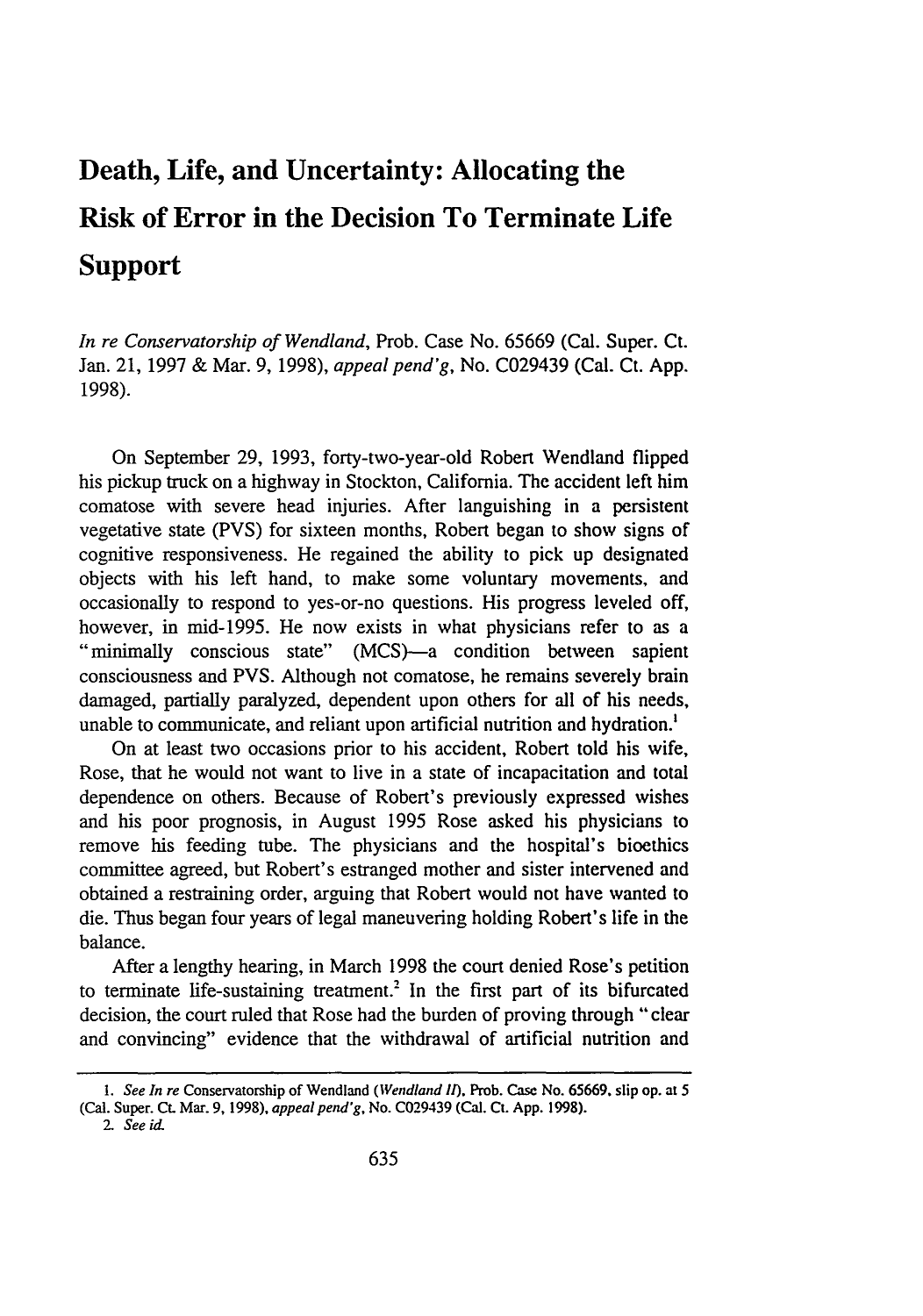hydration would be in Robert's "best interests." The court chose this "tempered best interests" standard for surrogate decisionmaking over the "substituted judgment" and "pure subjective" standards, which would have mandated that the surrogate decide on the primary or sole basis, respectively, of what the patient would have wanted. While noting that Robert's previously expressed wishes "may be included in the decisionmaking process" under the best interests standard, the court made clear that the basis for decision is "what is objectively best for the patient."3 In its second ruling, the court found that Rose had not established by clear and convincing evidence either that Robert would have wanted to die in this situation or that the termination of life-sustaining treatment was in his best interests.<sup>4</sup> The court appeared troubled by its own ruling, but concluded that "if it must err, it must err on the side of caution."<sup>5</sup>

The *Wendland* court's ruling is deeply troubling, reflecting a misapprehension of the medical realities of the minimally conscious state and the legal interests that follow therefrom. Both *Wendland* and a factually similar Michigan case that predated it, *In re Martin,6* involved a judicial decision to err on the side of life. While the court's nearly irrebuttable presumption in favor of life may be reasonable when applied to patients in a persistent vegetative state, who cannot experience pain, suffering, or degradation, it presents a grave risk of harm to patients in a minimally conscious state, who can. Both the substantive decisionmaking standard adopted by the *Wendland* court—the best interests test—and the evidentiary standard-clear and convincing evidence-are unsuitable standards for decisionmaking when the patient is in a minimally conscious state.

**I**

*The Wendland* case presents a question of first impression in California, but when considered in conjunction with *Martin* and a recent Wisconsin case,<sup>7</sup> suggests "an emerging judicial trend to distinguish" PVS from MCS. <sup>8</sup>*Wendland* has significant implications for this incipient movement, as the court held that stricter standards should apply to petitions seeking to terminate life support for MCS patients than to petitions concerning PVS patients.

*<sup>3.</sup> In re* Conservatorship of Wendland *(Wendland 1),* Prob. Case No. 65669, slip op. at **1I.** 17 (Cal. Super. Ct. Jan. 21, 1997), *appeal pend'g,* No. C029439 (Cal. Ct. App. 1998).

*<sup>4.</sup> See Wendland* H, slip op. at 3.

<sup>5.</sup> *Id.* at **5.**

<sup>6.</sup> **538** N.W.2d 399 (Mich. 1995).

*<sup>7.</sup> See* Spahn v. Eisenberg *(In re* Guardianship of Edna M.F.), **563** N.W.2d 485 (Wis. 1997).

<sup>8.</sup> Lawrence J. Nelson & Ronald E. Cranford, *Michael Martin and Robert Wendland: Beyond* the *Vegetative State,* 15 J. CONTEMP. HEALTH L. & POL'Y 427,431 (1999).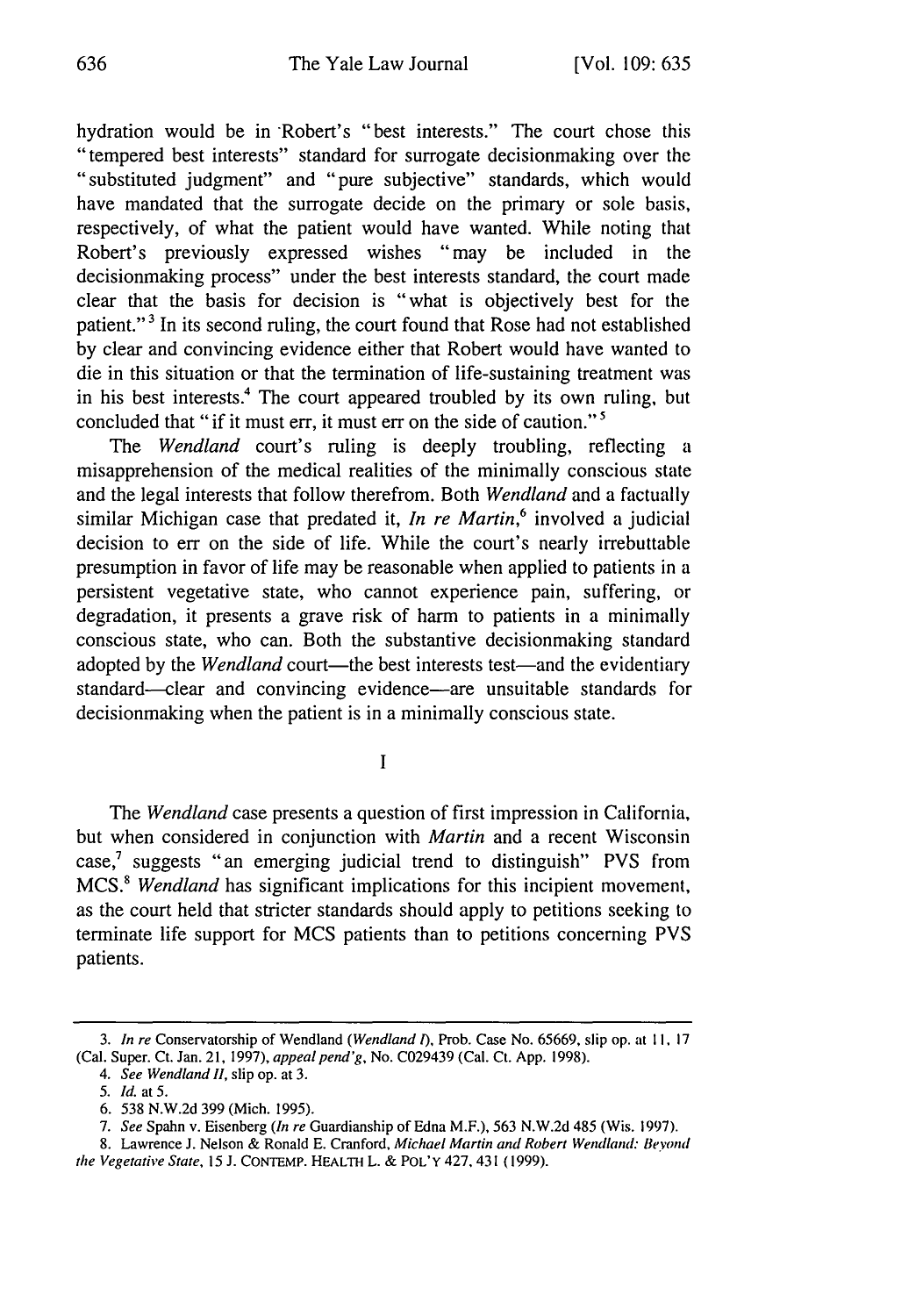The question of how medical decisions for MCS patients ought to be made is likely to recur in the courts with increasing frequency because MCS is emerging as a recognized medical classification.<sup>9</sup> A recent conference of neurological specialists produced a consensus statement identifying MCS as a distinct clinical syndrome, different in many respects from PVS.10 Their report defines MCS as a condition in which one or more of the following clinical features are clearly observable "on a reproducible or sustained basis": (1) following simple commands; (2) making verbal or nonverbal "yes-no" responses to questions (regardless of accuracy); (3) making intelligible verbalizations; and (4) making movements or displaying behaviors that are clearly responses to environmental stimuli.<sup>11</sup> In contrast, patients in PVS are permanently unconscious; they have no cognitive functioning.<sup>12</sup>

The most ethically significant feature of MCS is that MCS patients, unlike PVS patients, can experience pain and suffering.<sup>13</sup> They may suffer from a number of painful medical complications that commonly arise from prolonged immobilization.<sup>14</sup> Additionally, although MCS patients have varying degrees of self-awareness, some patients appear to be aware of their physical condition and able to experience humiliation and degradation from their uncontrolled bodily functions and their total dependence on others.<sup>15</sup>

Thus, there are several clinical characteristics of MCS that distinguish it from PVS. As this medical consensus grows, so too will the momentum pushing courts to distinguish between the two conditions when articulating legal standards for decisions to terminate life support. Because Wendland is

*<sup>9.</sup> See, e.g.,* Ronald E. Cranford, *The Vegetative and Minimally* Conscious States: *Ethical Implications,* GERIATRICS, Sept. 1998, at S70; Nelson & Cranford, *supra* note **8.** at 428 (citing Joseph Giacino et al., *Development of Practice Guidelines for Assessment and Management of the Vegetative and Minimally Conscious States,* 12 **J. HEAD** TRAUMA REHABILrrATION 79 (1997)).

<sup>10.</sup> *See* Nelson & Cranford, *supra* note **8,** at 428 (citing ASPEN NEUROBEHAVIORAL CONFERENCE WORK GROUP, ASSESSMENT, PROGNOSIS **AND** TREAmItENT **OF THE** VEGETATIvE AND MINIMALLY CONSCIOUS STATES: THE ASPEN NEUROBEHAVIORAL CONFERENCE CONSENSUS STATEMENT (forthcoming 1999)).

<sup>11.</sup> *See* id.

*<sup>12-</sup> See* Multi-Society Task Force on PVS, *Medical Aspects of the Persistent Vegetative State* (pt. 1), 330 NEW ENG. **J.** MED. 1499, 1500 (1994).

<sup>13.</sup> *See* Cranford, *supra* note 9, at S72; Kristi E. Schrode, Comment. *Life in Limbo: Revising Policiesfor Permanently Unconscious Patients,* 31 Hous. L. REV. 1609, 1638 (1995).

<sup>14.</sup> *See* Cranford, *supra* note 9, at 572. Among the medical conditions an **MCS** patient may experience are spasticity and contractures, bedsores and other forms of skin breakdown, urinary tract infections, bronchial infections, and dental problems. In addition, the insertion and maintenance of urinary catheters and feeding tubes may be painful and may give rise to other medical problems. *See* Robert **J.** Sullivan, *Accepting Death Without Artificial Nutrition or Hydration,* 8 J. GEN. INTERNAL MED. 220, 220 (1993): *see also* Amicus Curiae Brief of the California Medical Association in Support of Appellants at **28.** *Wendland* (No. C029439) [hereinafter Amicus Curiae Brief] (listing 15 medical complications from feeding tubes).

**<sup>15.</sup>** *See* Amicus Curiae Brief, *supra* note 14, at 28 (noting that "[tlhe minimally conscious patient may also suffer other torments," including confusion, disorientation, and frustration); Cranford, *supra* note 9, at S72.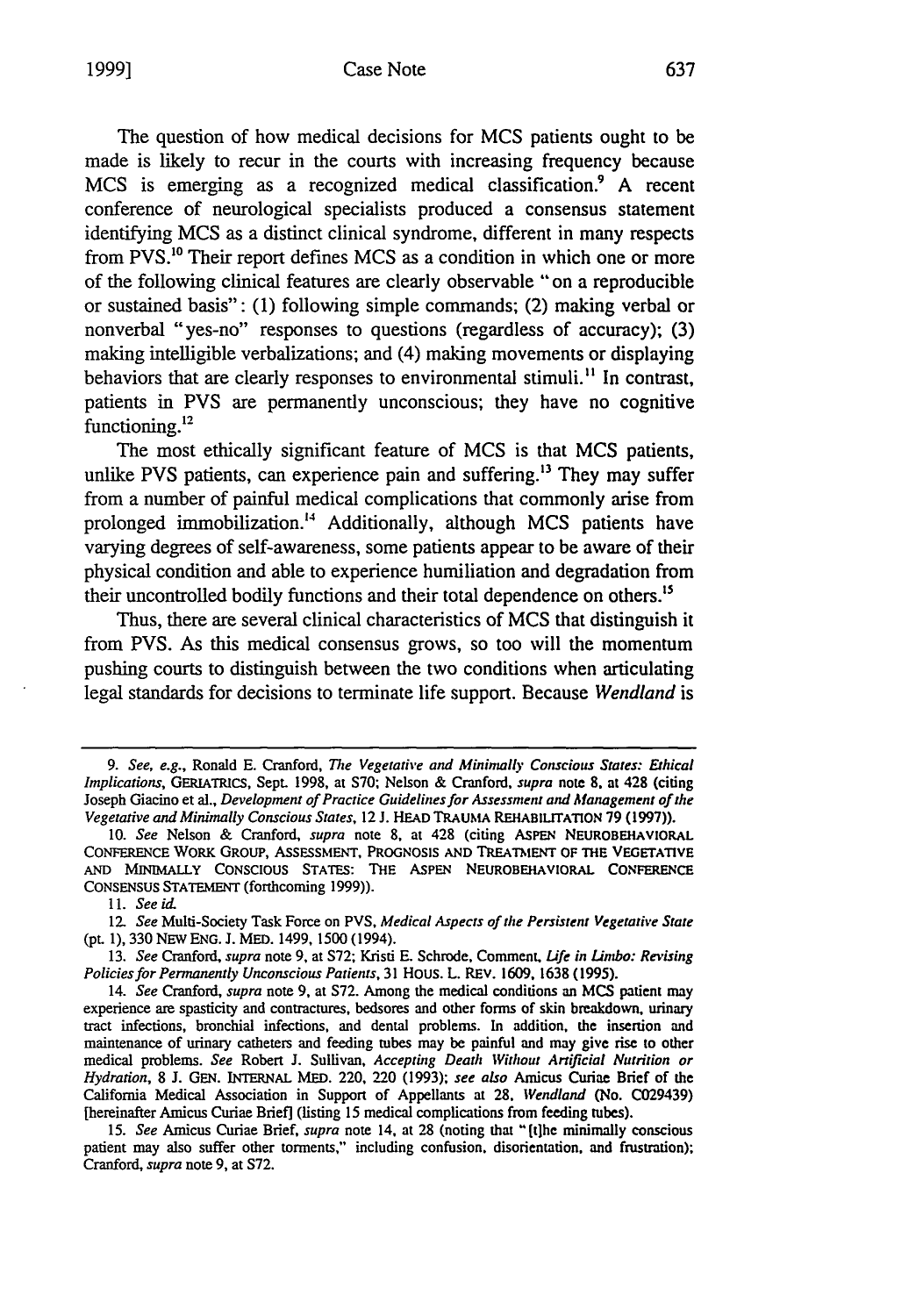the first case to address this distinction in depth, its ruling will have a profound impact on this developing area of jurisprudence-which will determine who will live and who will die. **<sup>16</sup>**

II

The *Wendland* court adopted standards for terminating life support that not only are ill-suited to the clinical situation of patients in MCS, but that also undervalue those patients' interest in avoiding the burdens of continued treatment. The court failed to recognize that because individuals in MCS are capable of feeling pain and suffering, a presumption in favor of continued treatment exposes MCS patients to harm that cannot be experienced by PVS patients. This consideration militates against imposition of both of the legal standards espoused by the *Wendland* court: the best interests standard and the clear-and-convincing-evidence standard. Each of these standards is considered in turn.

Courts and bioethicists have recognized three possible substantive standards for surrogate decisionmaking concerning end-of-life care: the best interests standard, the pure subjective standard, and the substituted judgment standard. The best interests standard calls for the surrogate to make decisions based on "such factors as the relief of suffering, the preservation or restoration of functioning[,] and the quality as well as the extent of life sustained," as well as the impact of the decision on the patient's loved ones.<sup>17</sup> In contrast, the pure subjective standard calls for the surrogate to draw solely on the prior expressed wishes of the patient. If there is insufficient evidence of the patient's preferences, then the surrogate is not permitted to withdraw life support under any circumstances.

The substituted judgment standard takes a middle course, allowing the surrogate to form her own conclusion about what the patient would have wanted from his prior statements or, if he has not explicitly expressed a preference, from what the surrogate knows about the patient's values,

<sup>16.</sup> It is possible that the *Wendland* appeal will be decided on a narrow issue of statutory construction: whether § 2355 of the California Probate Code, which provides that conservators have the authority to make medical decisions for conservatees, encompasses the power to terminate life support for a conservatee in MCS. If Rose Wendland succeeds in persuading the appellate court that it does, then she will be required to show only that her decision to withdraw artificial nutrition and hydration was made "in good faith." CAL. PROB. **CODE** § 2355(a) (West 1999). While *Wendland's* outcome thus may turn on statutory interpretation, the broader policy issues the case raises have relevance for future litigation in other jurisdictions.

<sup>17.</sup> Barber v. Superior Court, 195 Cal. Rptr. 484, 493 (Ct. App. 1983). The *Wendland* court invoked this definition from *Barber* but modified it by suggesting that the determination should be "tempered" with "subjective" considerations of what the patient would have wanted. *Wendland I,* slip op. at 16. However, since the court said only that the patient's wishes *"may* be included" along with other factors, *id.* at 17 (emphasis added), its tempered best interest standard is quite different from the substituted judgment standard, which is based *solely* on the surrogate's determination of the patient's own preferences.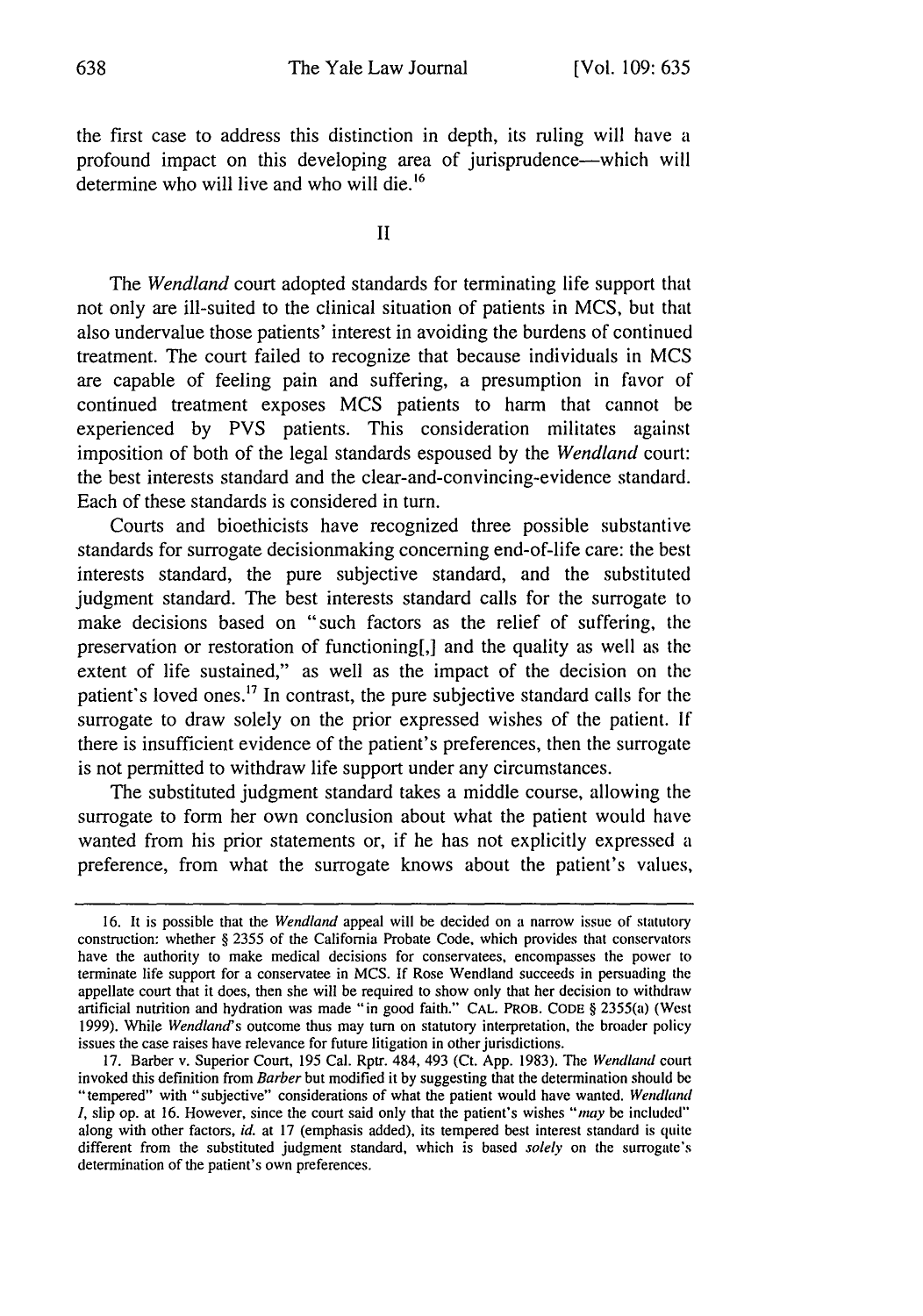## Case Note

beliefs, personality, and prior lifestyle. The substituted judgment standard seeks to preserve the patient's right of self-determination after incompetency by placing the patient's own preferences at center stage, but also recognizes that it is the exceptional case in which the patient has previously articulated his wishes through clear and specific instructions.

The *Wendland* court erred in selecting the best interests standard. The best interests test requires the surrogate to ask questions that, for MCS patients, are unanswerable. Medical science has determined that MCS patients, unlike PVS patients, are able to feel pain (and pleasure); however, because they are so limited in their means of expression, no one can be sure to what extent a particular MCS patient is experiencing pain, suffering, and humiliation (or joy, pleasure, and contentment).<sup>18</sup> These are precisely the factors upon which the best interests test is based. Because of the uncertainty surrounding the experience of patients in MCS, the best interests of those patients are indeterminable. The best interests test encourages surrogates faced with this uncertainty to project their own fears, hopes, and prejudices onto the patient and to make a decision on the basis of speculation about what he *might* be feeling.

**III**

*Wendland's* requirement that a surrogate provide clear and convincing evidence is also distressing. The clear-and-convincing standard is extremely stringent, requiring that the evidence be "so clear as to leave no substantial doubt,"<sup>19</sup> or "sufficiently strong to command the unhesitating assent of every reasonable mind."<sup>20</sup> The court's adoption of this standard was grounded in a fear that extending to MCS patients the lesser evidentiary showing adopted by the California courts for PVS patients-a "good faith"  $decision<sup>21</sup>$ -would be to start down a slippery slope. It "would certainly provide the opportunity for unethical conservators of non-communicative incompetents to try and end the life of patients based on mere inconvenience, or for personal gain," the trial judge wrote. $^{22}$ 

This justification is insufficient for two reasons. First, this danger is equally strong for PVS patients. In fact, since many MCS patients are able

**<sup>18.</sup>** *Cf.* Norman L. Cantor, Discarding *Substituted Judgment and Best Interests: Toward a Constructive Preference Standard for Dying, Previously Competent Patients Without Advance Instructions,* 48 RuTGERS L. REv. 1193, 1230-31 (1996) (noting the difficulties of assessing pain even in communicative patients).

<sup>19.</sup> Sheehan v. Sullivan, 126 Cal. 189, 193 (1899) (citation omitted).

<sup>20.</sup> Lillian F. v. Superior Court, 160 Cal. App. 3d 314, 320 (Ct. App. 1984) (quoting *Sheehan,* 126 Cal. at 193).

<sup>21.</sup> *See* Drabick v. Drabick *(In re* Conservatorship of Drabick), 200 Cal. App. 3d 185, 201 (Ct. App. 1988).

<sup>22.</sup> *Wendland I,* slip op. at 16.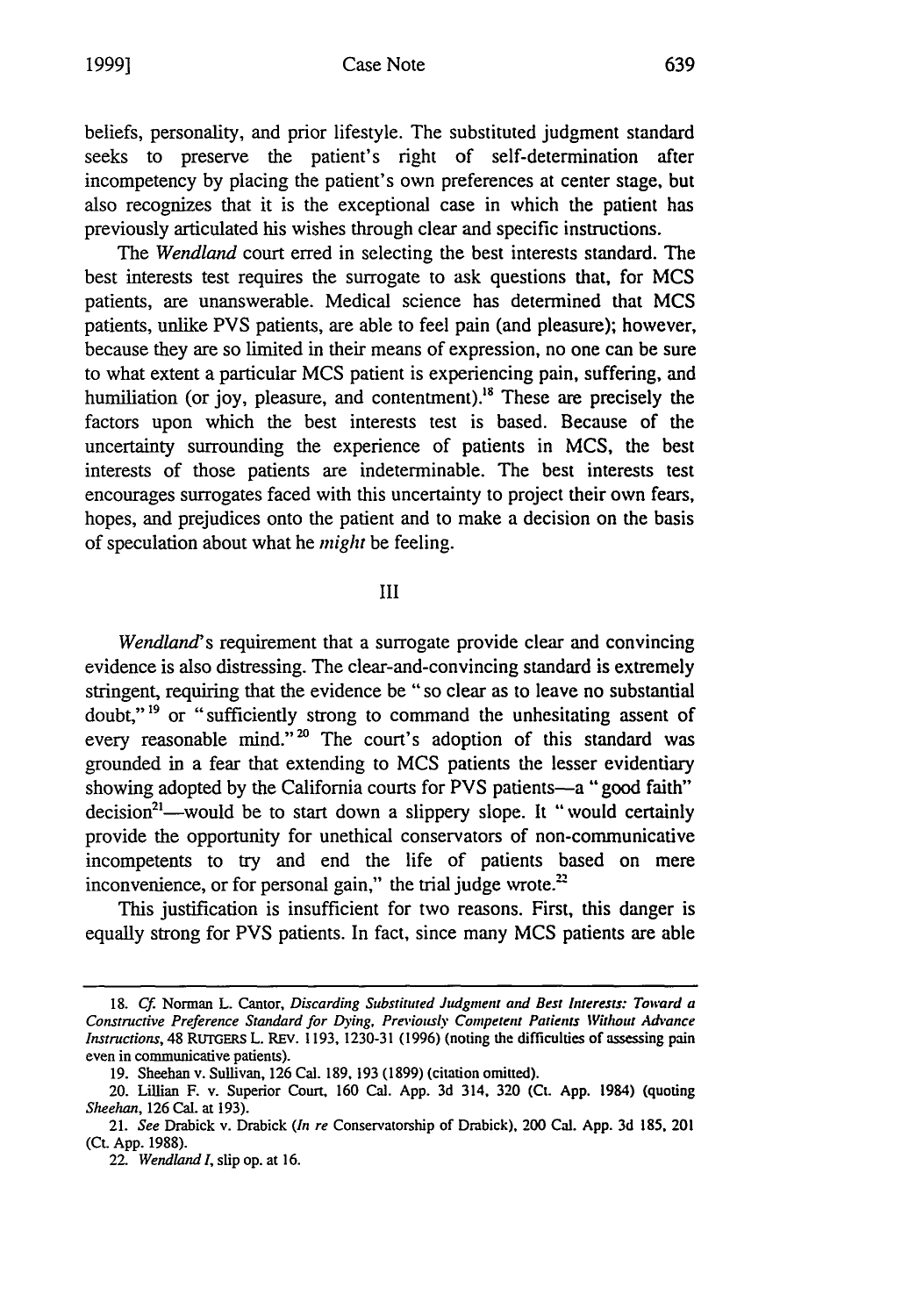to interact in a limited way with loved ones, family members may maintain stronger emotional attachments to MCS patients than to PVS patients and thus may be *less* likely to want to terminate life support. Second, there are a host of evidentiary standards between "good faith" and "clear and convincing" with sufficient power to detect cases in which the conservator has no ground for terminating life support other than her own personal interests. Selecting the strictest conceivable evidentiary standard is judicial overkill and entails serious costs in the form of erroneous denials of petitions to terminate treatment.

*Wendland's* clear-and-convincing evidentiary standard also evinces a misunderstanding of MCS. This standard previously has been articulated and defended in cases involving PVS patients. $^{23}$  In those cases, the courts held that patients' strong interest in avoiding an erroneous deprivation of life resoundingly trumps their interest in avoiding unwanted treatment. That interest-balancing, however, is predicated on the assumption that the patient is in PVS. MCS patients, because they are capable of suffering, have a far stronger interest in avoiding the burdens of continued treatment. This interest is strong enough to warrant a lower evidentiary standard for withdrawing life-sustaining treatment.

A lower evidentiary standard is necessary in order to enable MCS patients to avoid the burdens of continued life, because, as a practical matter, it is impossible for a patient's previously expressed wishes to satisfy the clear-and-convincing standard if the patient is in MCS. The clear-andconvincing standard requires highly context-specific evidence of the patient's prior wishes: Courts typically require that the patient have envisioned the precise medical situation he is now in when he made the statement expressing a preference for nontreatment.<sup>24</sup> This standard is ill-suited to MCS given the wide range of medical situations that fall under that designation. The degree of presence of the four distinguishing features of MCS varies dramatically from patient to patient, and a patient need only display one of these abilities to be classified as  $MCS$ .<sup>25</sup> While a person might be able to foresee himself one day being in a persistent vegetative state, it is unlikely that he would be able to predict the exact combination of cognitive and physical abilities and disabilities he might have as an MCS patient. Thus, the clear-and-convincing standard creates a nearly insurmountable barrier when applied to MCS patients. Ironically, this was the very situation that the *Wendland* court sought to avoid.26

<sup>23.</sup> *See, e.g.,* Cruzan v. Director, Mo. Dep't of Health, 497 U.S. 261, 280-87 (1989).

<sup>24.</sup> *See, e.g., In re* Martin, 538 N.W.2d 399,411 (Mich. 1995).

*<sup>25.</sup> See* Nelson & Cranford, *supra* note 8, at 429.

<sup>26.</sup> *See Wendland I,* slip op. at 15 (rejecting the pure subjective standard adopted in the factually similar Michigan case, *In re Martin,* on the ground that it effectively precluded anyone who had not left written instructions from ever forgoing medical treatment after incompetency).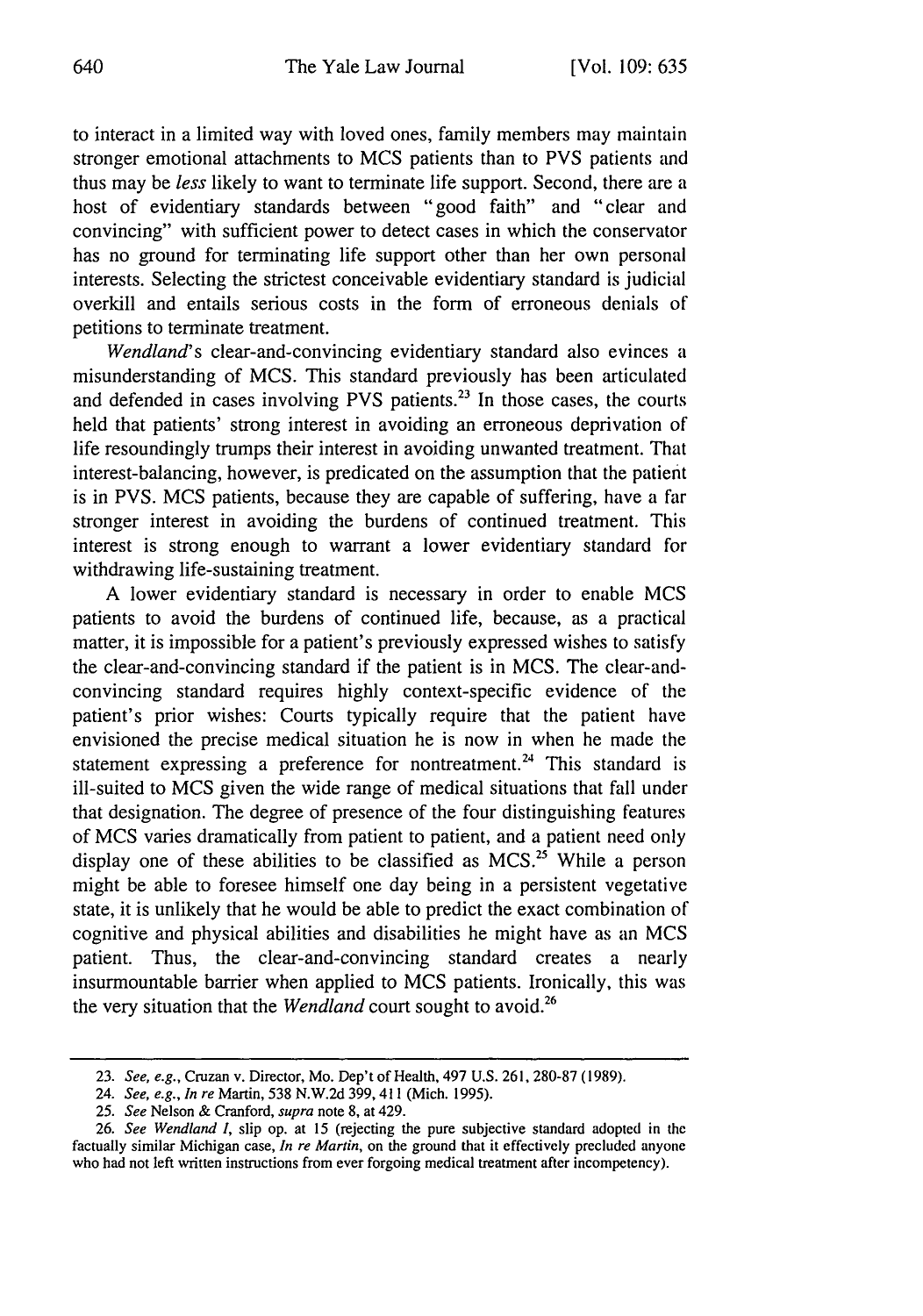IV

Because of the uncertainty surrounding MCS, it is not at all obvious that courts confronted with decisionmaking for these patients should choose to err on the side of life. Until medical science has a better understanding of the physical and cognitive experience of MCS patients, there will always be a large risk of error in decisions to terminate life-sustaining treatment for these patients. But in choosing what it called "the cautious approach," the *Wendland* court misallocated this risk. The court placed such a heavy burden on the party seeking to terminate treatment that it ensured that treatment will be continued whenever any degree of uncertainty exists. The presumption in favor of life may make sense for PVS patients, who are not affirmatively harmed by continued treatment. But a nearly insurmountable presumption in favor of life is not appropriate where the patient may be enduring pain, suffering, and degradation. $27$ 

A better approach would be to allocate the risk of error more evenly between the parties by adopting a "loose substituted judgment" standard.<sup>28</sup> The substantive basis for decisionmaking under this standard is what the surrogate believes the patient would have wanted, as evidenced by the patient's prior statements and by what the surrogate knows about the patient's values, beliefs, attitudes, lifestyle, and life goals. A surrogate applying this standard should not be required to prove the accuracy of the putative preference by clear and convincing evidence; rather, a lower standard, such as a preponderance of the evidence, is appropriate. The best interests test should be applied only as a last resort when there is no way to ascertain the patient's wishes. Even in that case, a clear-and-convincing evidentiary standard should not be applied.

The loose substituted judgment standard has been adopted by a number

<sup>27.</sup> It might be argued that because MCS patients are capable of experiencing pleasure as well as pain, the argument for favoring life is *stronger* for MCS patients than for PVS patients. If it could be established that a particular MCS patient was living pain-free and experiencing considerable pleasure, then that patient indeed would have a significant interest in continued life. But in most cases, one cannot reliably conclude that a particular MCS patient is experiencing pleasure. The MCS patient in *Martin,* for example, frequently smiled-but also smiled when told of his daughter's death. *See* Andrew J. Broder & Ronald E. Cranford. *"Afar); Mary, Quite Contrary, How Was I to Know?": Michael Martin, Absolute Prescience. and the Right to Die in Michigan,* 72 U. DEr. **MERCY** L. REV. 787, 820 (1995). Because of the limited cognitive capacity of MCS patients, their extreme physical limitations, and the medical complications of immobilization, it is reasonable to conclude that it is the rare MCS patient for whom the pleasures of life outweigh its burdens. Given (I) the indeterminacy of any one patient's experience. (2) the statistical likelihood that pain and discomfort outweigh pleasure, and **(3)** the consequence of erroneously choosing life and damning the patient to what the *Wendland* court called a "living hell on earth," *Wendland I*, slip op. at 15, the rational decisionmaker operating under this uncertainty would not adopt a presumption in favor of continued treatment.

<sup>28.</sup> *See generally* Cantor, *supra* note 18, at 1211 (describing this standard).